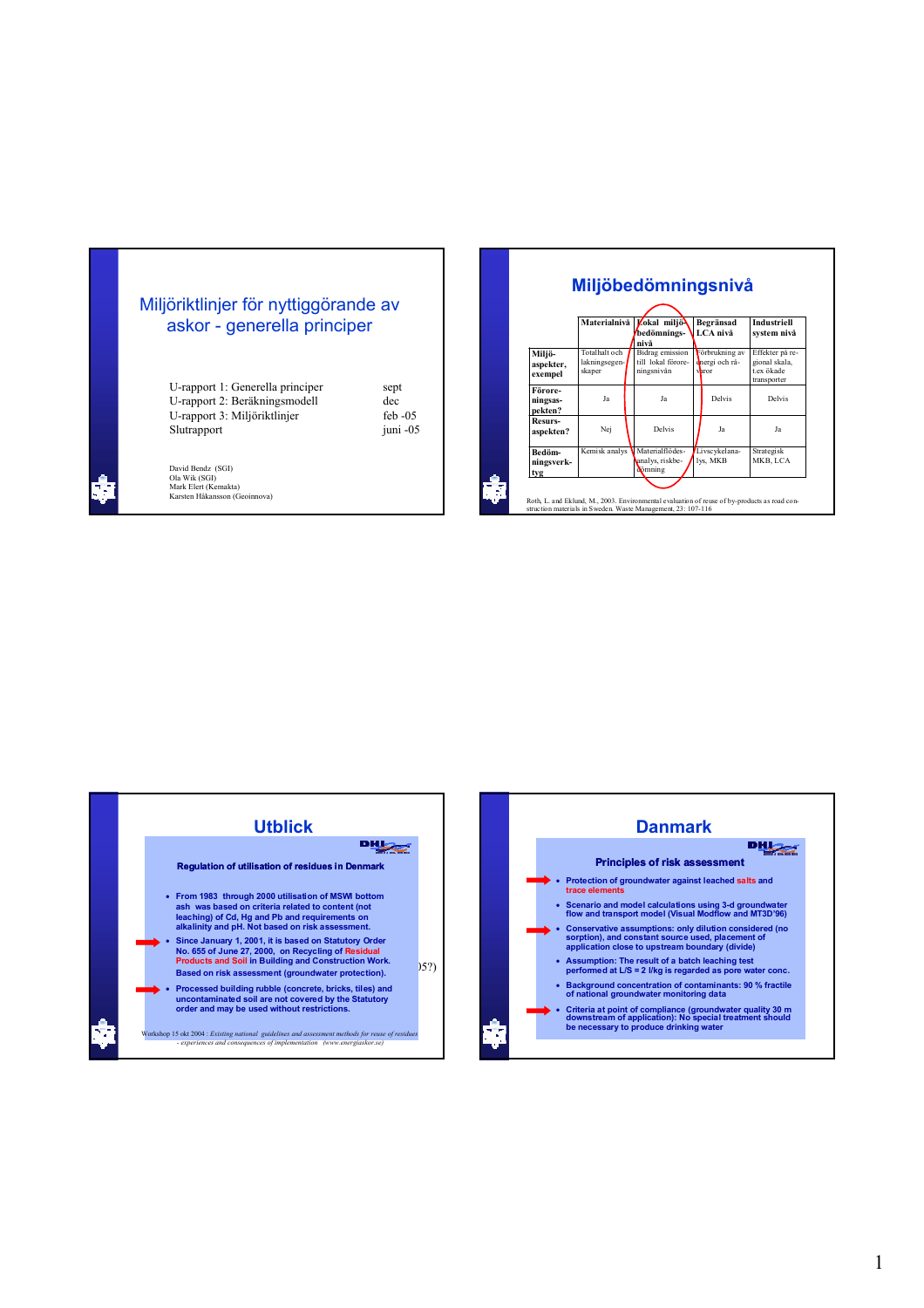





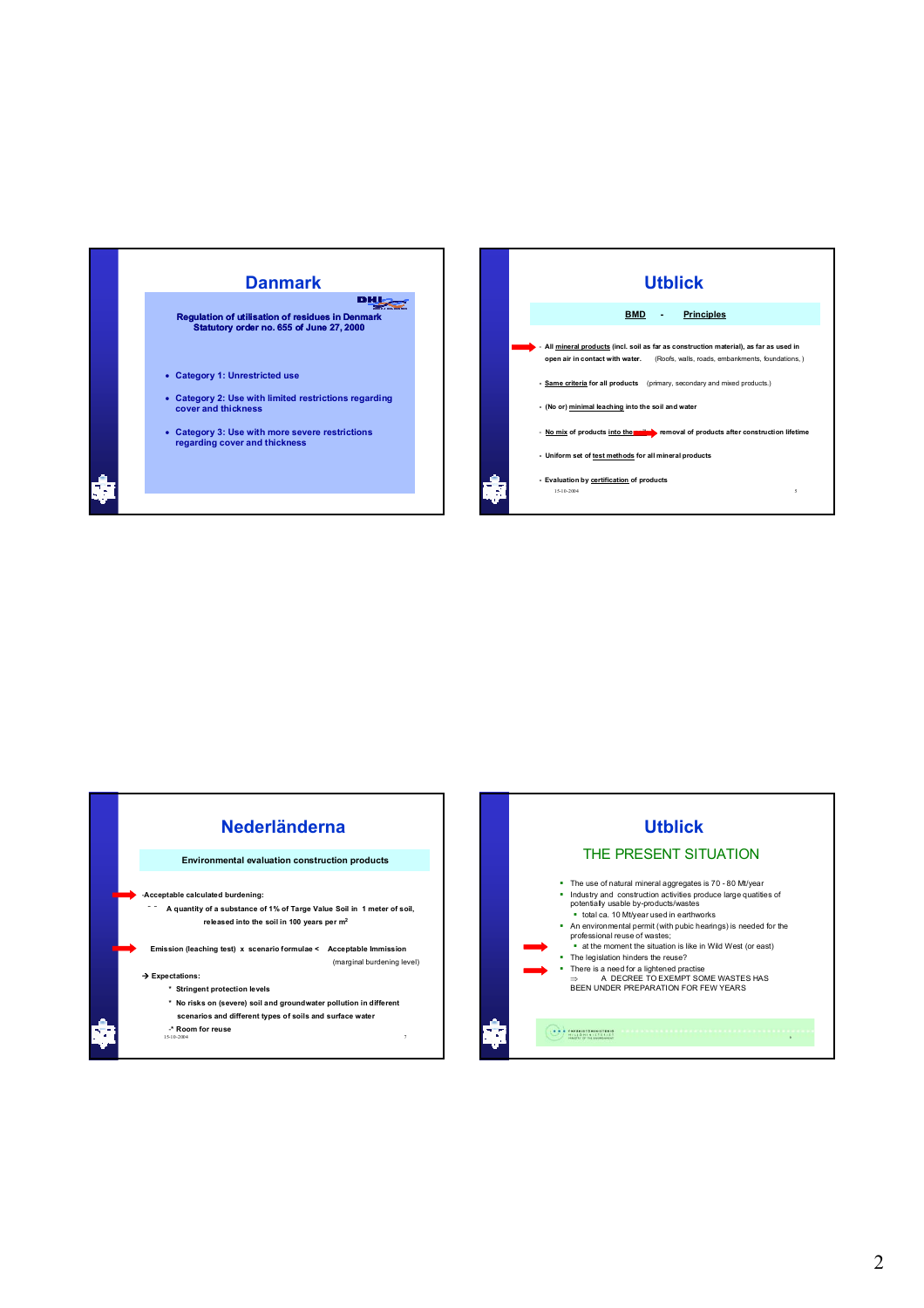

## **Finland Ramar för utarbetande av miljöriktlinjer för askanvändning**

Deponeringsdirektiv (rådets beslut)

Bedömningsgrunder förorenad mark

Ramdirektivet för vatten (WFD)

Byggproduktdirektivet (CPD)



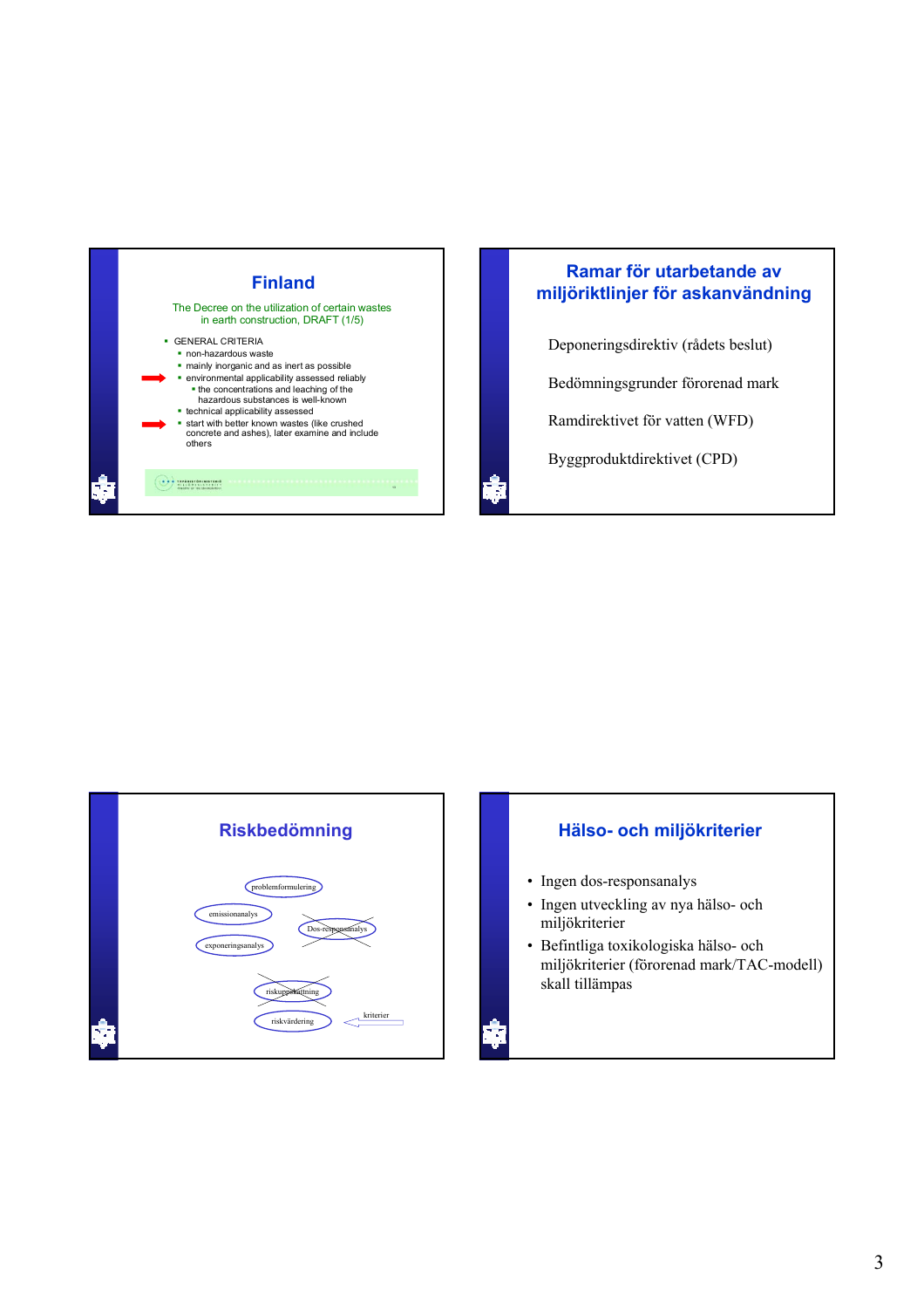

| <b>Konceptuell modell</b>   |           |              |           |                    |         |  |  |  |  |  |
|-----------------------------|-----------|--------------|-----------|--------------------|---------|--|--|--|--|--|
| Expone-                     | Konstruk- | <b>Drift</b> | Underhåll | Postdrift          |         |  |  |  |  |  |
| ringsväg                    | tion      |              |           | Anläggning<br>kvar | Rivning |  |  |  |  |  |
| Damm                        | $^{++}$   |              | $^{++}$   | $+$                | $^{++}$ |  |  |  |  |  |
| Hudkontakt                  | $^{++}$   |              | $^{++}$   |                    | $^{++}$ |  |  |  |  |  |
| Gas/ånga                    | $++$      | $+$          | $+$       | $+$                | $+$     |  |  |  |  |  |
| Intag                       | $^{+}$    |              | $+$       |                    | $+$     |  |  |  |  |  |
| Lakning till<br>grundvatten | $++$      | $+$          | $++$      | $+$                | $++$    |  |  |  |  |  |
| Lakning till<br>vtvatten    | $^{++}$   | $^{+}$       | $^{++}$   | $^{+}$             | $^{++}$ |  |  |  |  |  |
|                             |           |              |           |                    |         |  |  |  |  |  |